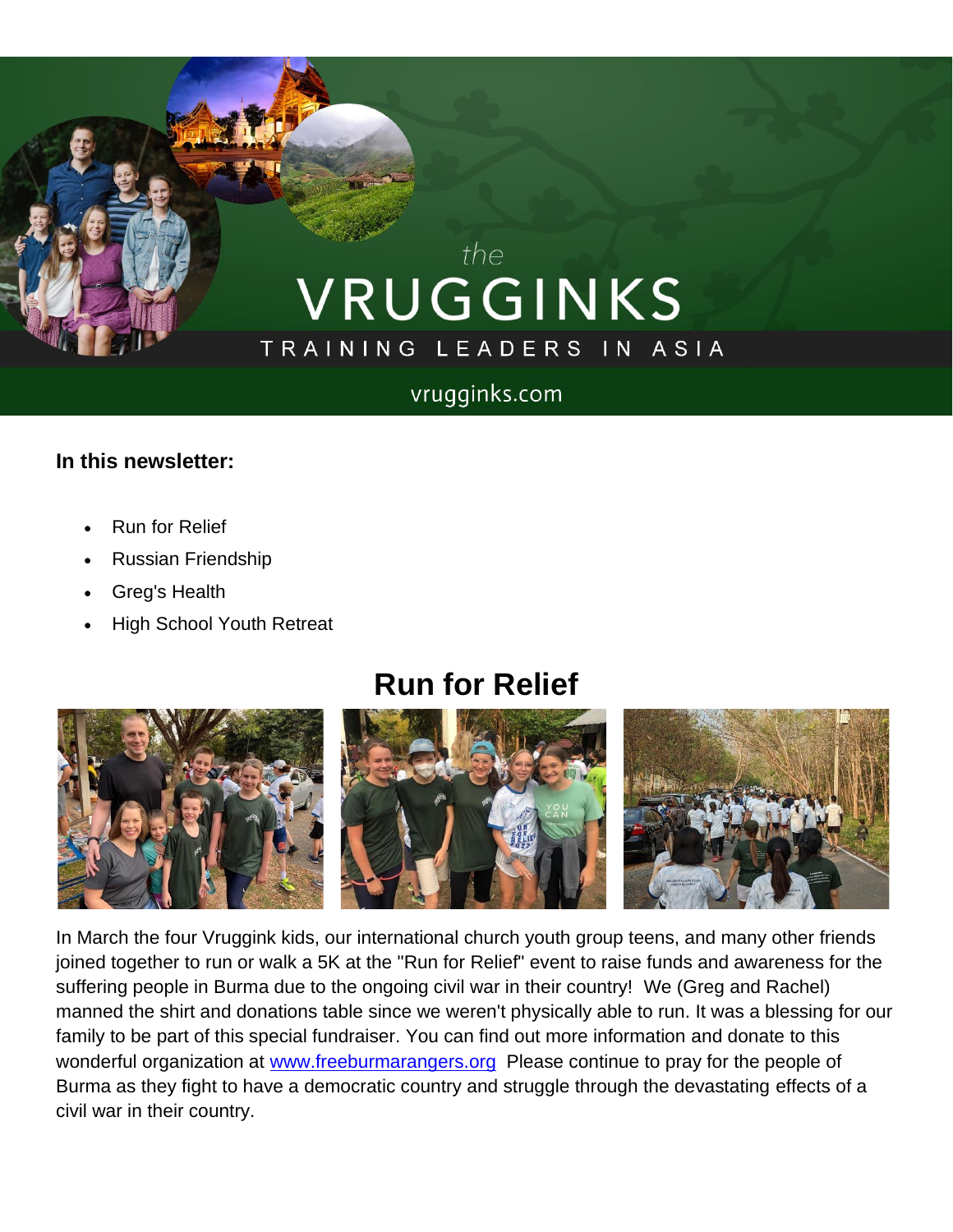### **Russian Friendship**



This past semester Rachel became friends with Eugenia, a Russian mom who has a son the same age as Isaac. Rachel has been praying for opportunities to share the gospel with Eugenia as she's not a believer. This month Eugenia has spent hours sharing with Rachel the devastating effects the Ukraine vs. Russia war is having on her family. Her little family here in Thailand can no longer import their tea to Russia

which is their main source of income. Her extended family in Russia are struggling to find food. Her brother who worked for Apple has lost his job, and if anyone calls the "strategic initiative in Ukraine" a war they'll be put in prison. Please pray for Rachel to have wisdom as she listens to Eugenia and that even through the tragedy happening in Ukraine and Russia that gospel seeds will be planted in Eugenia's heart.

### **Greg's Health**

Greg's health is improving slowly but surely. We often feel like there's a mini-war raging in his body where it can't figure it out if Greg's a friend or foe. He'll take two steps forward and then one step back, which can be discouraging, but overall we're feeling encouraged that his health is returning. This month the swelling in his right leg with a blood clot went down significantly and his hair began to grow back. Greg also developed a rash all over his body, which thankfully the doctor was able to treat with oral antihistamines. Greg's still struggling with extreme sensitivity in his



hands and feet. Thank you for continuing to pray for Greg's health to improve and for him to remain cancer free.

On a positive note, this month ABTS published an article in the Beacon newsletter about Greg and his journey through cancer [\(click here to read\)](https://mailchi.mp/99bcbe56bac3/beaconvol_10_march-5716733?e=4417fe320a). Greg said, "God is with you even in the midst of that trial. As those who have taken my OTBT class know, one of the major themes of the Old Testament (and the Bible as a whole) is God's presence with his people. I'm reminded of the exhortation in Joshua 1:9, 'Be strong and courageous. Do not be frightened, and do not be dismayed, for the LORD your God is with you wherever you go.' Even when we do not know what God may be accomplishing in our trials, we can still rest in the knowledge that he is with us in whatever we go through."